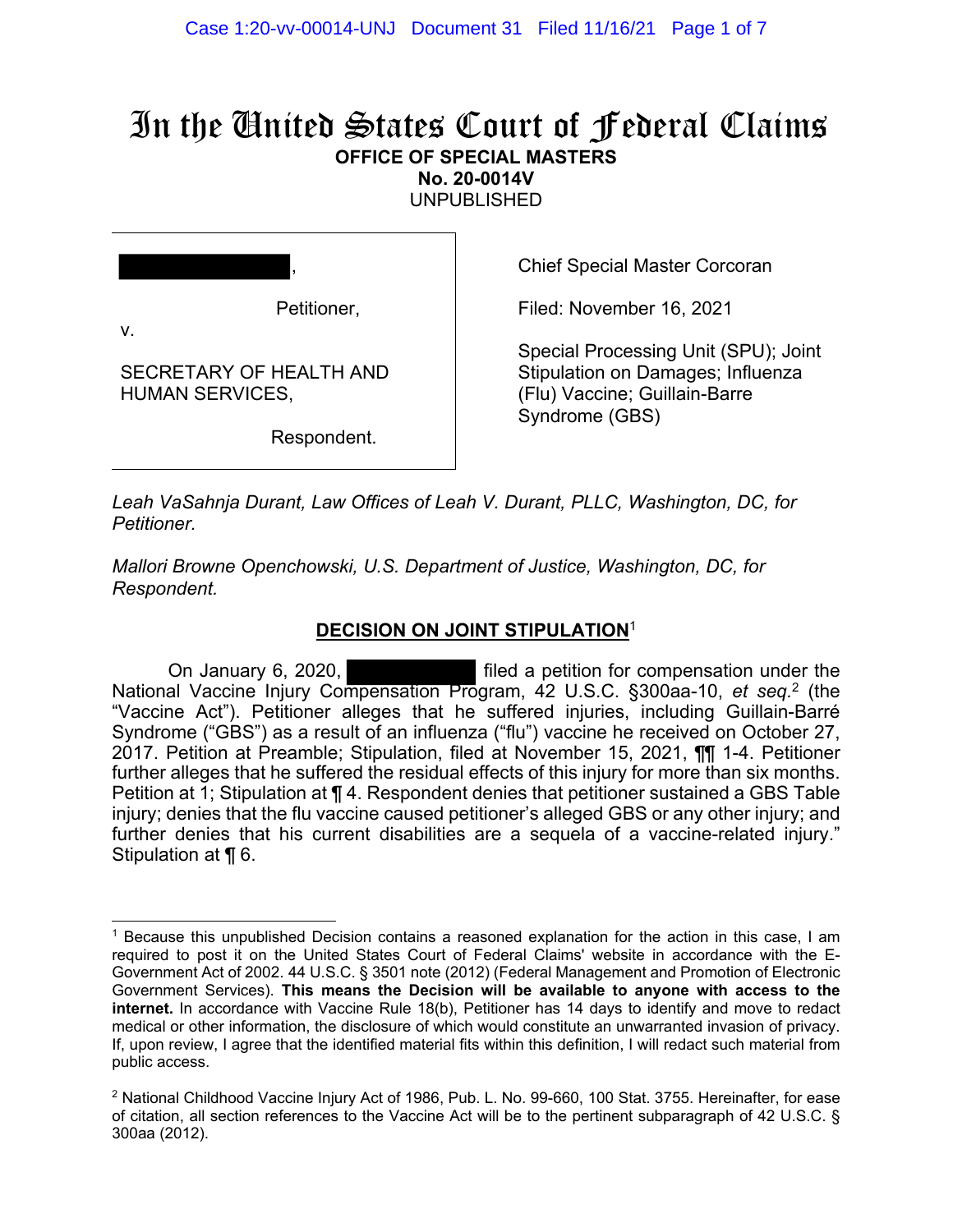Nevertheless, on November 15, 2021, the parties filed the attached joint stipulation, stating that a decision should be entered awarding compensation. I find the stipulation reasonable and adopt it as my decision awarding damages, on the terms set forth therein.

Pursuant to the terms stated in the attached Stipulation, **I award** the following compensation:

**A lump sum of \$100,000.00, in the form of a check payable to Petitioner**. Stipulation at ¶ 8. This amount represents compensation for all items of damages that would be available under Section 15(a). *Id*.

I approve the requested amount for Petitioner's compensation. In the absence of a motion for review filed pursuant to RCFC Appendix B, the clerk of the court is directed to enter judgment in accordance with this decision.<sup>3</sup>

**IT IS SO ORDERED.**

### **s/Brian H. Corcoran**

 Brian H. Corcoran Chief Special Master

<sup>&</sup>lt;sup>3</sup> Pursuant to Vaccine Rule 11(a), entry of judgment can be expedited by the parties' joint filing of notice renouncing the right to seek review.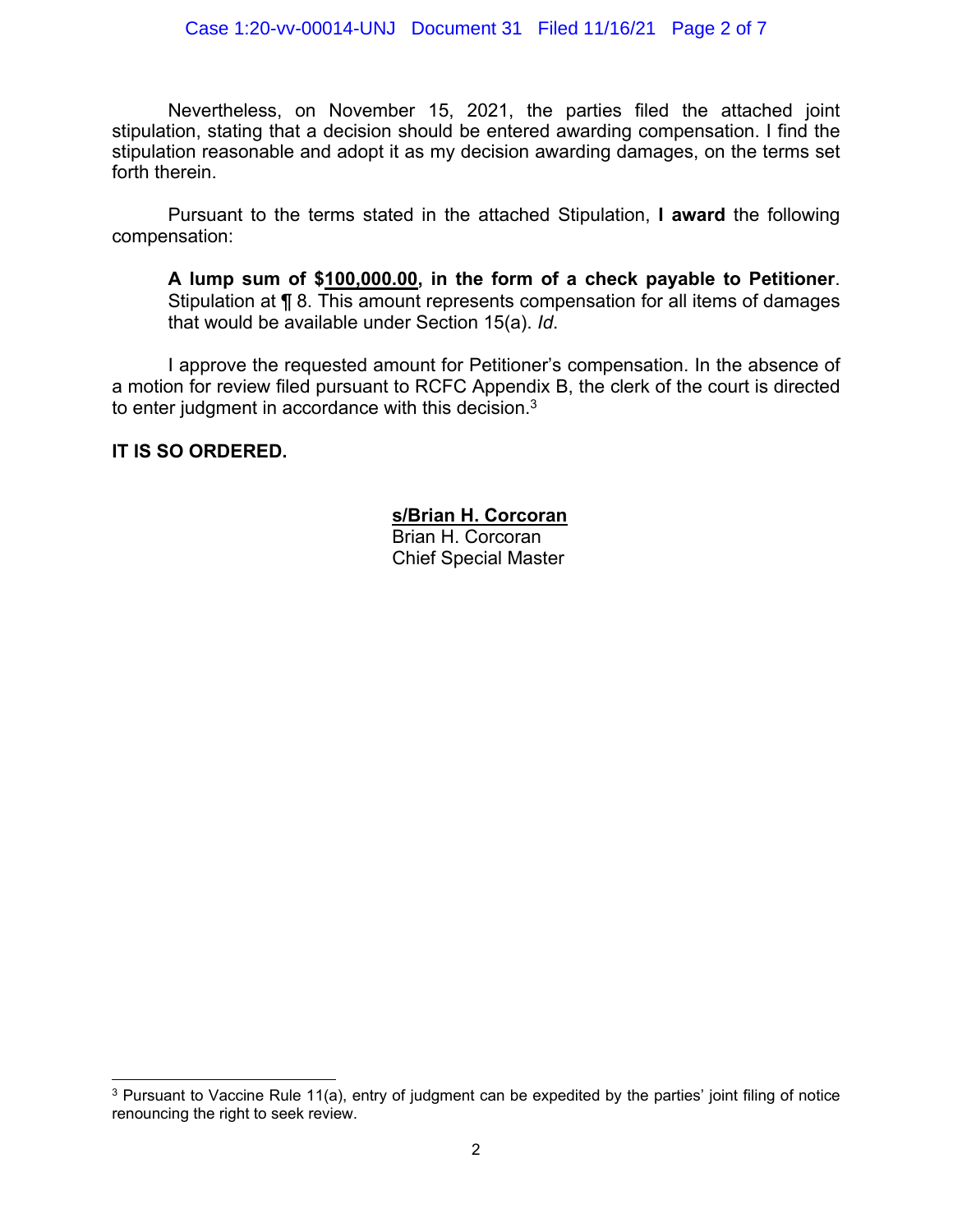#### IN THE UNITED STATES COURT OF FEDERAL CLAIMS **OFFICE OF SPECIAL MASTERS**

Petitioner.

 $\mathbf{v}$ .

No. 20-14V Chief Special Master Corcoran **SPU** 

SECRETARY OF HEALTH AND **HUMAN SERVICES,** 

Respondent.

## **STIPULATION**

The parties hereby stipulate to the following matters:

1. Petitioner, filed a petition for vaccine compensation under the National Vaccine Injury Compensation Program, 42 U.S.C. § 300aa-10 to 34 (the "Vaccine Program"). The petition seeks compensation for injuries allegedly related to petitioner's receipt of the influenza ("flu") vaccine, which vaccine is contained in the Vaccine Injury Table (the "Table"), 42 C.F.R. §  $100.3$  (a).

2. Petitioner received a flu vaccine on or about October 27, 2017.

3. The vaccine was administered within the United States.

4. Petitioner alleges that he sustained the onset of Guillain-Barre Syndrome ("GBS") within the Table time period following the flu immunization he received on or about October 27, 2017, and further alleges that he suffered the residual effects of this injury for more than six months.

5. Petitioner represents that there has been no prior award or settlement of a civil action for damages on his behalf as a result of his condition.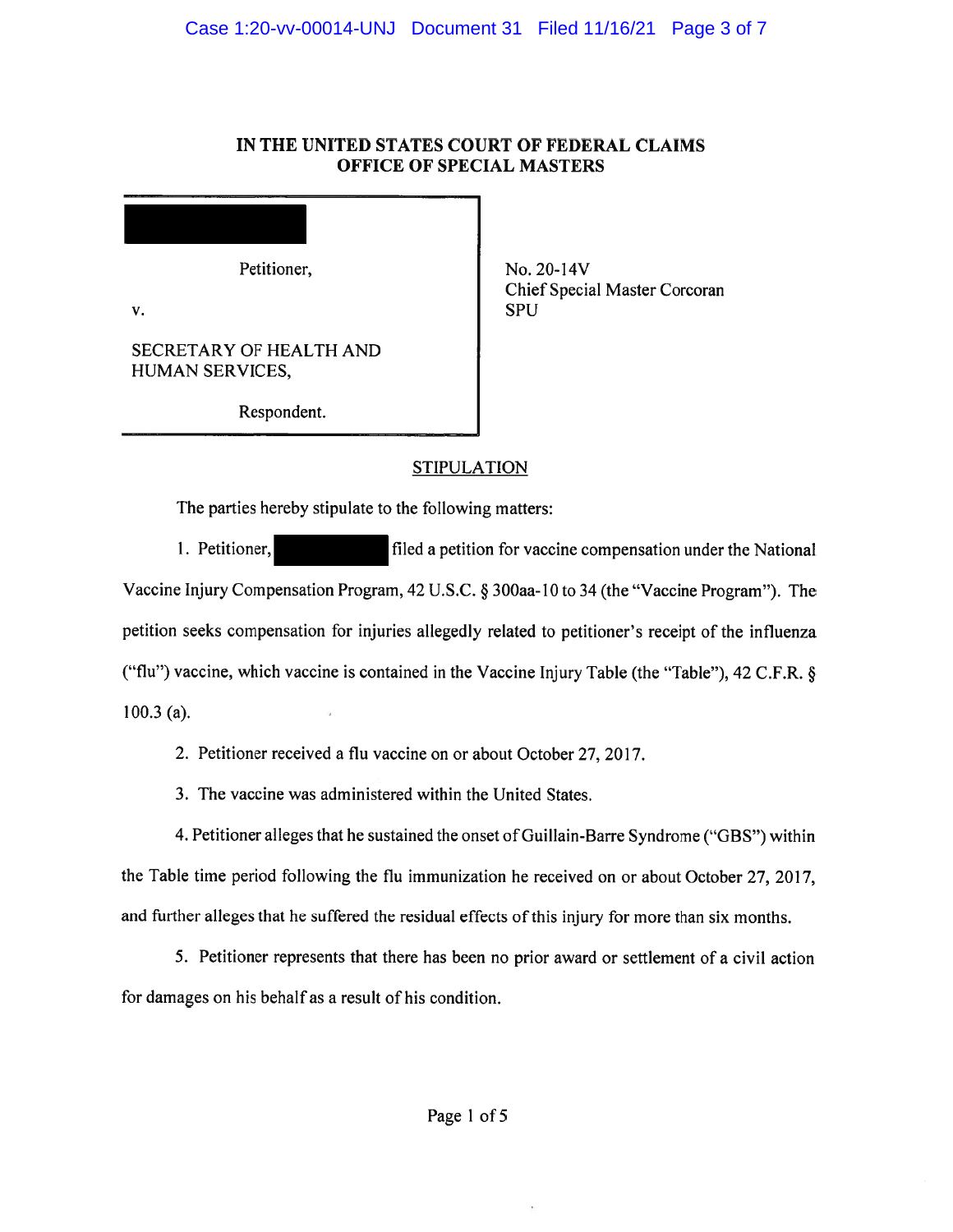#### Case 1:20-vv-00014-UNJ Document 31 Filed 11/16/21 Page 4 of 7

6. Respondent denies that petitioner sustained a GBS Table injury; denies that the flu vaccine caused petitioner's alleged GBS or any other injury; and further denies that his current disabilities are a sequela of a vaccine-related injury.

7. Maintaining their above-stated positions, the parties nevertheless now agree that the issues between them shall be settled and that a decision should be entered awarding the compensation described in paragraph 8 of this Stipulation.

8. As soon as practicable after an entry of judgment reflecting a decision consistent with the terms of this Stipulation, and after petitioner has filed an election to receive compensation pursuant to 42 U.S.C.  $\S$  300aa-21(a)(1), the Secretary of Health and Human Services will issue the following vaccine compensation payment:

> A lump sum of \$100,000.00 in the form of a check payable to petitioner, representing compensation for all damages that would be available under 42 U.S.C. § 300aa-15(a).

9. As soon as practicable after the entry of judgment on entitlement in this case, and after petitioner has filed both a proper and timely election to receive compensation pursuant to 42 U.S.C.  $\S$  300aa-21(a)(1), and an application, the parties will submit to further proceedings before the special master to award reasonable attorneys' fees and costs incurred in proceeding upon this petition.

10. Petitioner and his attorney represent that they have identified to respondent all known sources of payment for items or services for which the Program is not primarily liable under 42 U.S.C.  $\S$  300aa-15(g), including State compensation programs, insurance policies, Federal or State health benefits programs (other than Title XIX of the Social Security Act (42 U.S.C. § 1396 et seq.)), or entities that provide health services on a prepaid basis.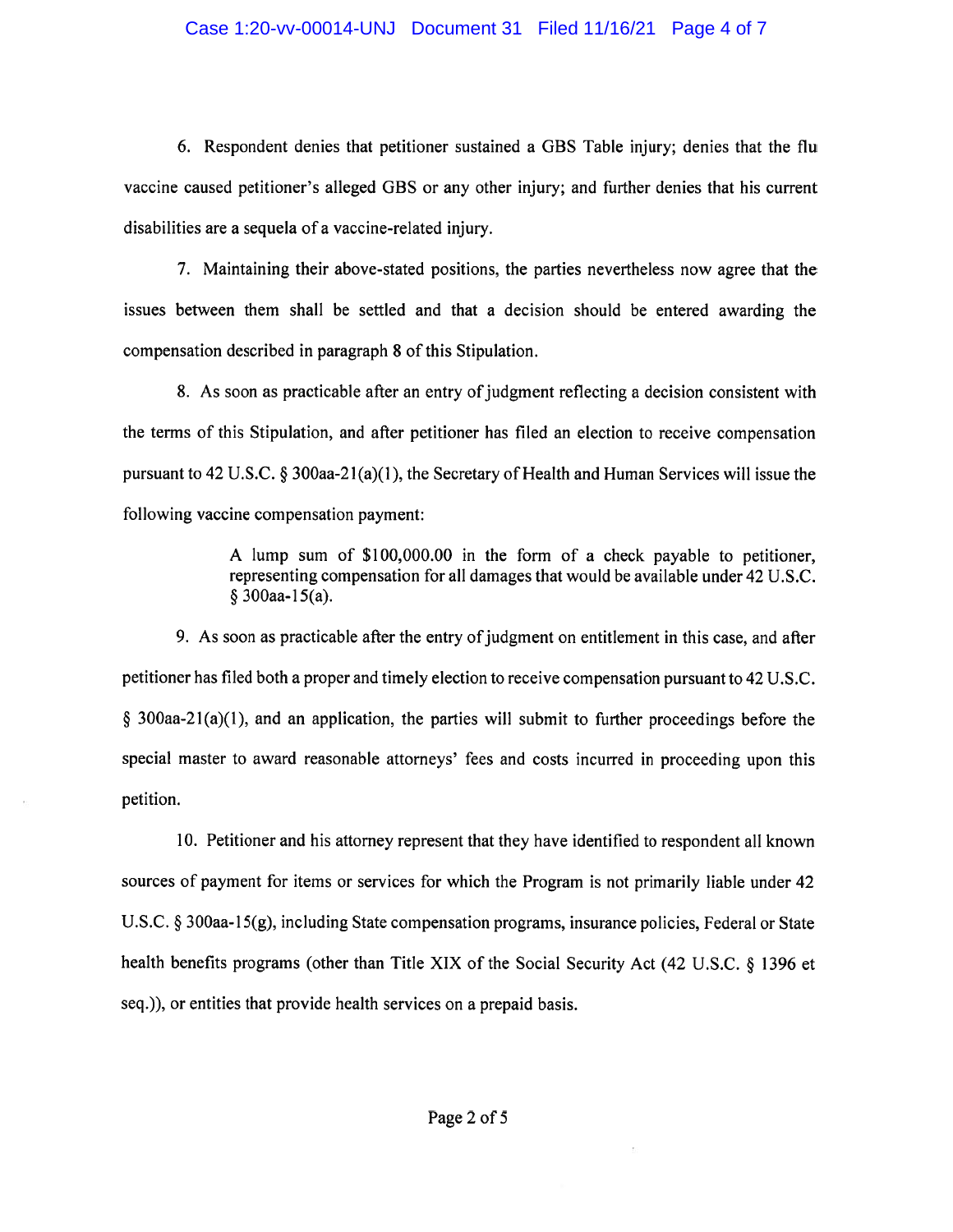#### Case 1:20-vv-00014-UNJ Document 31 Filed 11/16/21 Page 5 of 7

11. Payment made pursuant to paragraph 8 of this Stipulation and any amounts awarded pursuant to paragraph 9 will be made in accordance with 42 U.S.C. § 300aa-15(i), subject to the availability of sufficient statutory funds.

12. The parties and their attorneys further agree and stipulate that, except for any award for attorneys' fees and litigation costs, and past unreimbursed expenses, the money provided pursuant to this Stipulation will be used solely for the benefit of petitioner as contemplated by a strict construction of 42 U.S.C.  $\S$  300aa-15(a) and (d), and subject to the conditions of 42 U.S.C.  $\S$  300aa-15(g) and (h).

13. In return for the payments described in paragraphs 8 and 9, petitioner, in his individual capacity, and on behalf of his heirs, executors, administrators, successors, and assigns, does forever irrevocably and unconditionally release, acquit and discharge the United States and the Secretary of Health and Human Services from any and all actions or causes of action (including agreements, judgments, claims, damages, loss of services, expenses and all demands of whatever kind or nature) that have been brought, could have been brought, or could be timely brought in the United States Court of Federal Claims, under the National Vaccine Injury Compensation Program, 42 U.S.C. § 300aa-10 et seq., on account of, or in any way growing out of, any and all known or unknown, suspected or unsuspected personal injuries to or death of petitioner resulting from, or alleged to have resulted from, the flu vaccination administered on or about October 27, 2017, as alleged by petitioner in a petition for vaccine compensation filed on or about January 6, 2020, in the United States Court of Federal Claims as petition No. 20-14V.

14. If petitioner should die prior to entry of judgment, this agreement shall be voidable upon proper notice to the Court on behalf of either or both of the parties.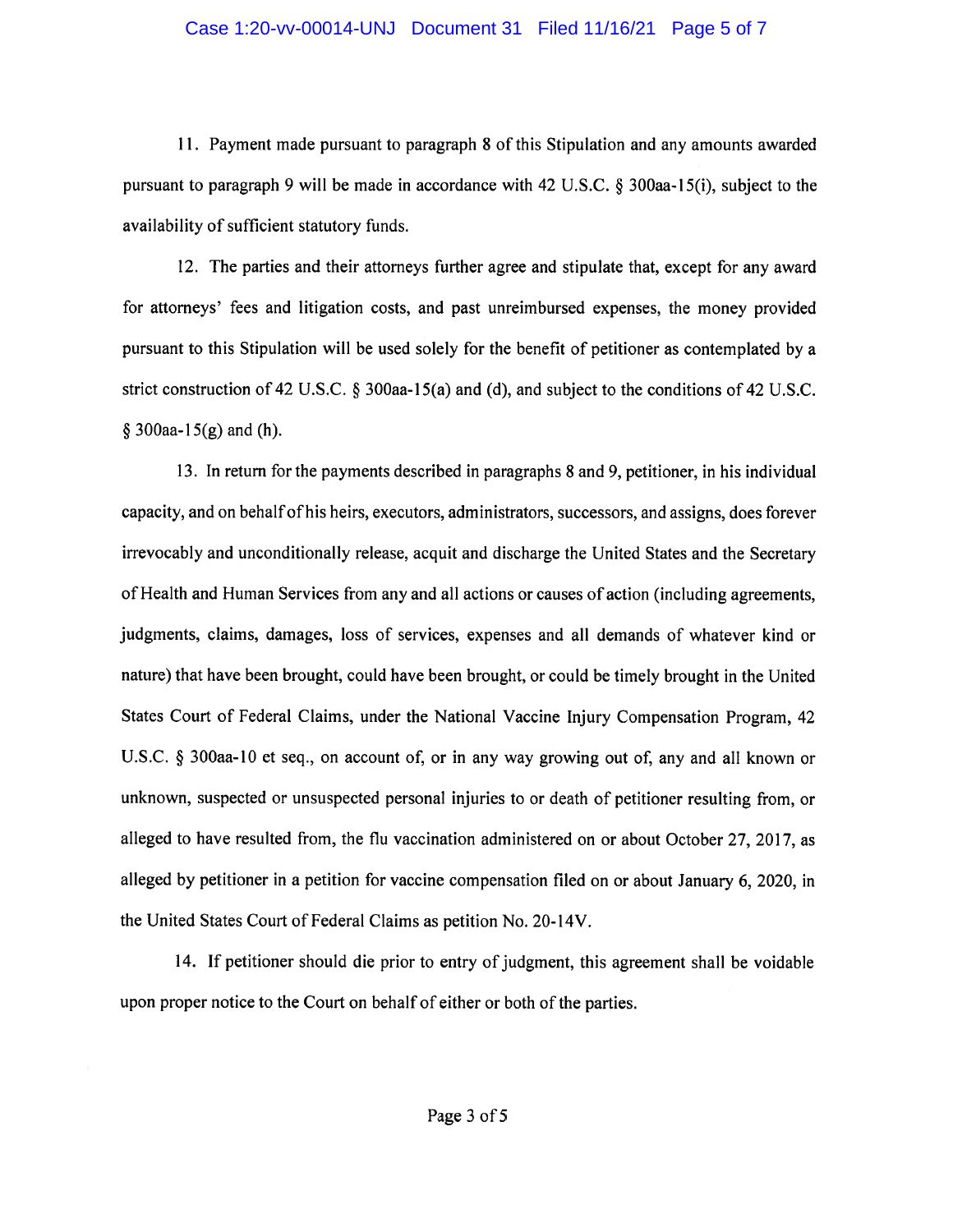#### Case 1:20-vv-00014-UNJ Document 31 Filed 11/16/21 Page 6 of 7

15. If the special master fails to issue a decision in complete conformity with the terms of this Stipulation or if the United States Court of Federal Claims fails to enter judgment in conformity with a decision that is in complete conformity with the terms of this Stipulation, then the parties' settlement and this Stipulation shall be voidable at the sole discretion of either party.

16. This Stipulation expresses a full and complete negotiated settlement of liability and damages claimed under the National Childhood Vaccine Injury Act of 1986, as amended, except as otherwise noted in paragraph 9 above. There is absolutely no agreement on the part of the parties hereto to make any payment or do any act or thing other than is herein expressly stated and clearly agreed to. The parties further agree and understand that the award described in this Stipulation may reflect a compromise of the parties' respective positions as to liability and/or amount of damages, and further, that a change in the nature of the injury or condition or in the items of compensation sought, is not grounds to modify or revise this agreement.

17. This Stipulation shall not be construed as an admission by the United States or the Secretary of Health and Human Services that the flu vaccine caused petitioner's alleged GBS or any other injury or any of his current disabilities.

18. All rights and obligations of petitioner hereunder shall apply equally to petitioner's heirs, executors, administrators, successors, and/or assigns.

#### **END OF STIPULATION**